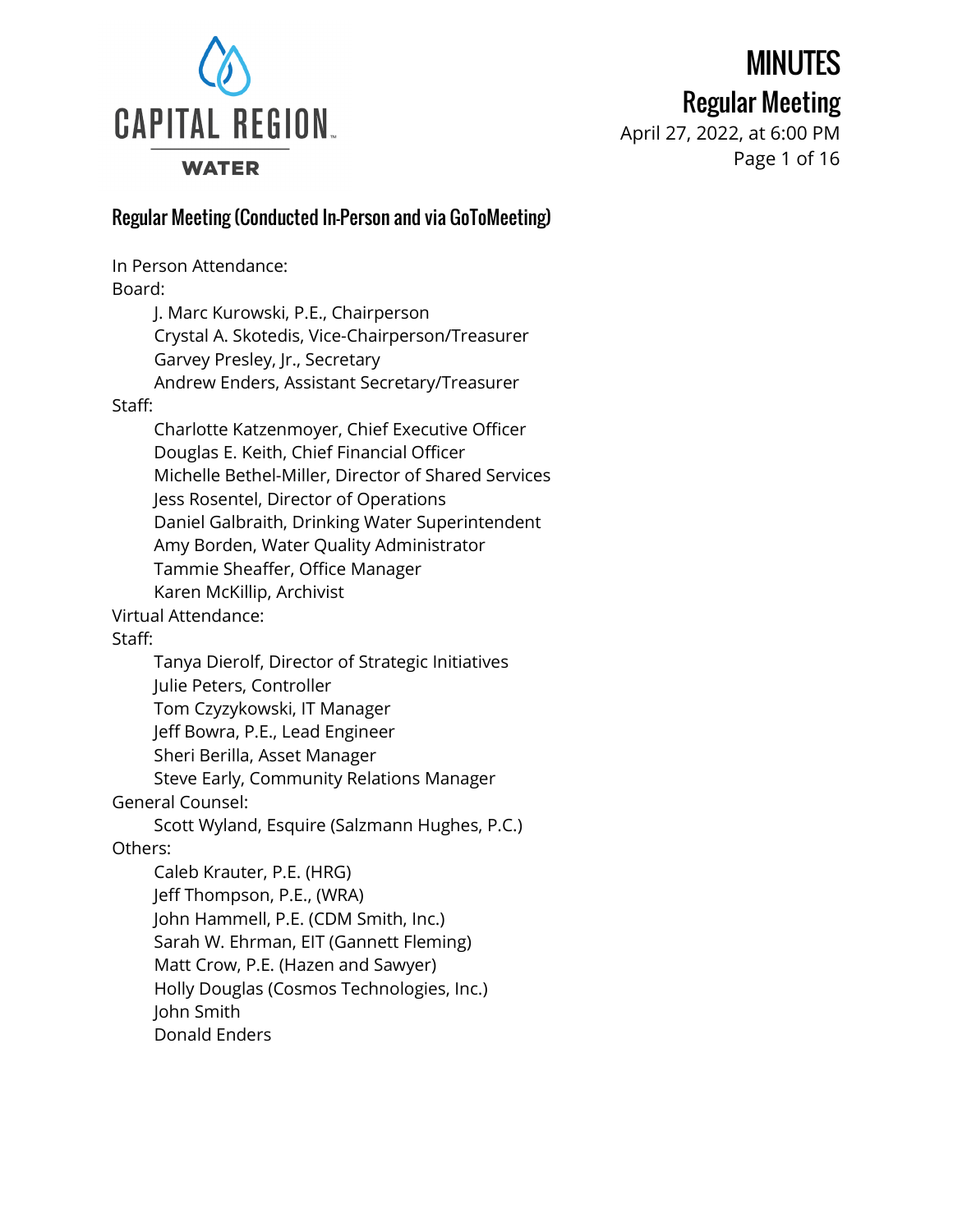

April 27, 2022, at 6:00 PM Page 2 of 16

#### I. Call to Order – Pledge of Allegiance – Roll Call

The meeting was called to order by Chairperson Kurowski at 6:10 PM.

Chairperson Kurowski stated that all Board members were present in person.

General housekeeping items were addressed by the chairperson advising that CRW is using the GoToMeeting platform for virtual meetings for the public. Under CRW's rules of decorum, all persons participating virtually must sign in with their name to properly identify themselves.

CRW posted the agenda 24 hours in advance on the website and accepted public comments via email until 4:00 PM the day of the Board meeting. The chairperson reported that CRW did not receive any public comments, therefore, no comments were read into the record.

The chairperson advised that the meeting was being recorded and will be posted on CRW's website at [capitalregionwater.com](https://capitalregionwater.com/board-meetings/) on Thursday, April 28, 2022.

#### II. Chairperson's Announcements

- **A.** An executive session under Section 708(a) of the Sunshine Act was held at 5:00 PM today to discuss personnel matters and potential claims against Capital Region Water with General Counsel.
- **B.** Today's Regular Meeting was advertised in accordance with the Sunshine Act.
- **C.** The next Regular Meeting is scheduled for Wednesday, May 25, 2022, at 6:00 PM and will be held in-person and virtually.

#### III. Committee Reports

**Budget and Finance:** Ms. Skotedis reported that the committee met on April 19, 2022, and she highlighted the items listed below.

- Review of prior month's financial information.
- Investment of CRW's cash on hand and how CRW can maximize investment of our funds, including the possibility of investing with the Pennsylvania Local Government Investment Fund (PLGIT).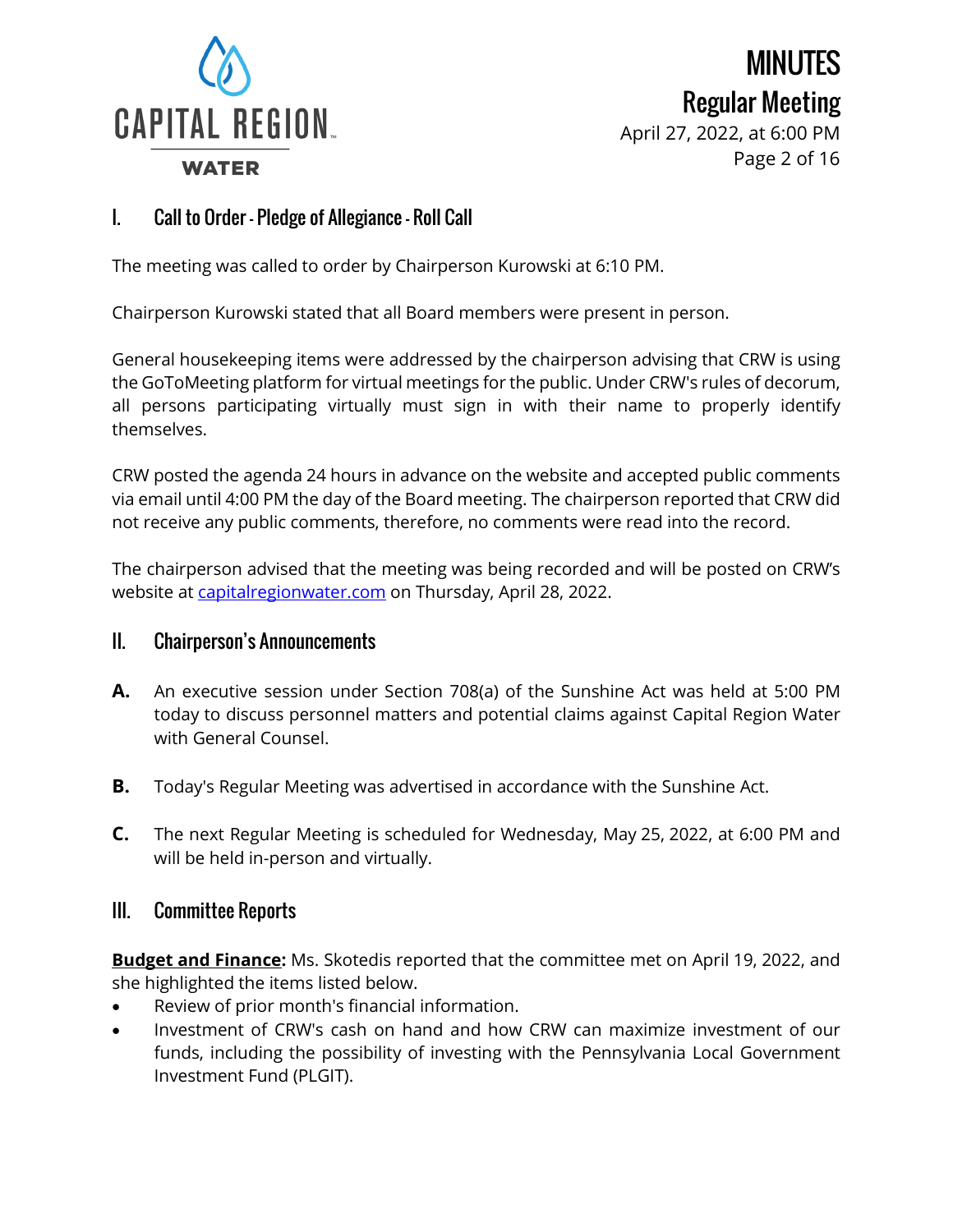# **CAPITAL REGION. WATER**

MINUTES Regular Meeting

April 27, 2022, at 6:00 PM Page 3 of 16

- CRW's 2021 Audit is currently being conducted. Our auditors have completed their field work and are currently working through a delay in receiving information from the Pennsylvania Employee Retirement System (PMRS) regarding CRW's pension plan.
- Negotiations and updates to the Intermunicipal Agreement with CRW's suburban partners is also being discussed.
- CRW is the recipient of a funding offer from PENNVEST on a \$41.6M application recently submitted for Drinking Water department capital improvements. The loan has a 1% interest rate and a twenty (20) year repayment schedule.
- CRW is planning on closing the \$65M Loan with PENNVEST on Wastewater Capital Improvement Projects in July 2022.

Mr. Keith presented an overview of the March financial reports, along with a slide outlining CRW's financial position on CRW's accounts receivable balances and outstanding delinquent accounts. He also stated that the meter issue with LCSWMA has been corrected.

While CRW is not back to pre-pandemic numbers regarding the volume of water usage, the reporting shows improvements. The Finance Department will monitor reports to see if the meter issue with LCSWMA brings us back closer to pre-pandemic numbers.

One line item of concern is the increase in utility costs regarding the processing of biosolids for wastewater and an increase in process water for the water treatment plant which results in much higher wastewater charges than anticipated. The additional wastewater charges will be the new norm and will likely result in a negative budget balance of approximately \$350K by the end of 2022.

Upon inquiry by Mr. Enders, Mr. Keith confirmed that he will not make any adjustments to the 2022 budget, as he prefers to report on a monthly basis what the negative variance is throughout 2022. He also stated that Mr. Rosentel has a possible solution for assisting in the increased utility costs with biosolids which would provide more security for disposal costs. More information on that will be brought to the Board as it is available through a possible intergovernmental agreement with the Derry Township Municipal Authority.

There were no further questions from the Board.

**Personnel and Shared Services:** Ms. Skotedis reported the committee met on April 19, 2022, and highlighted the items listed below.

• Two employees were nominated for April's Employee of the Month, Jermaine Taylor and Amy Borden, both from the Drinking Water department. Jermaine Taylor was recognized as April's Employee of the Month. Congratulations Jermaine!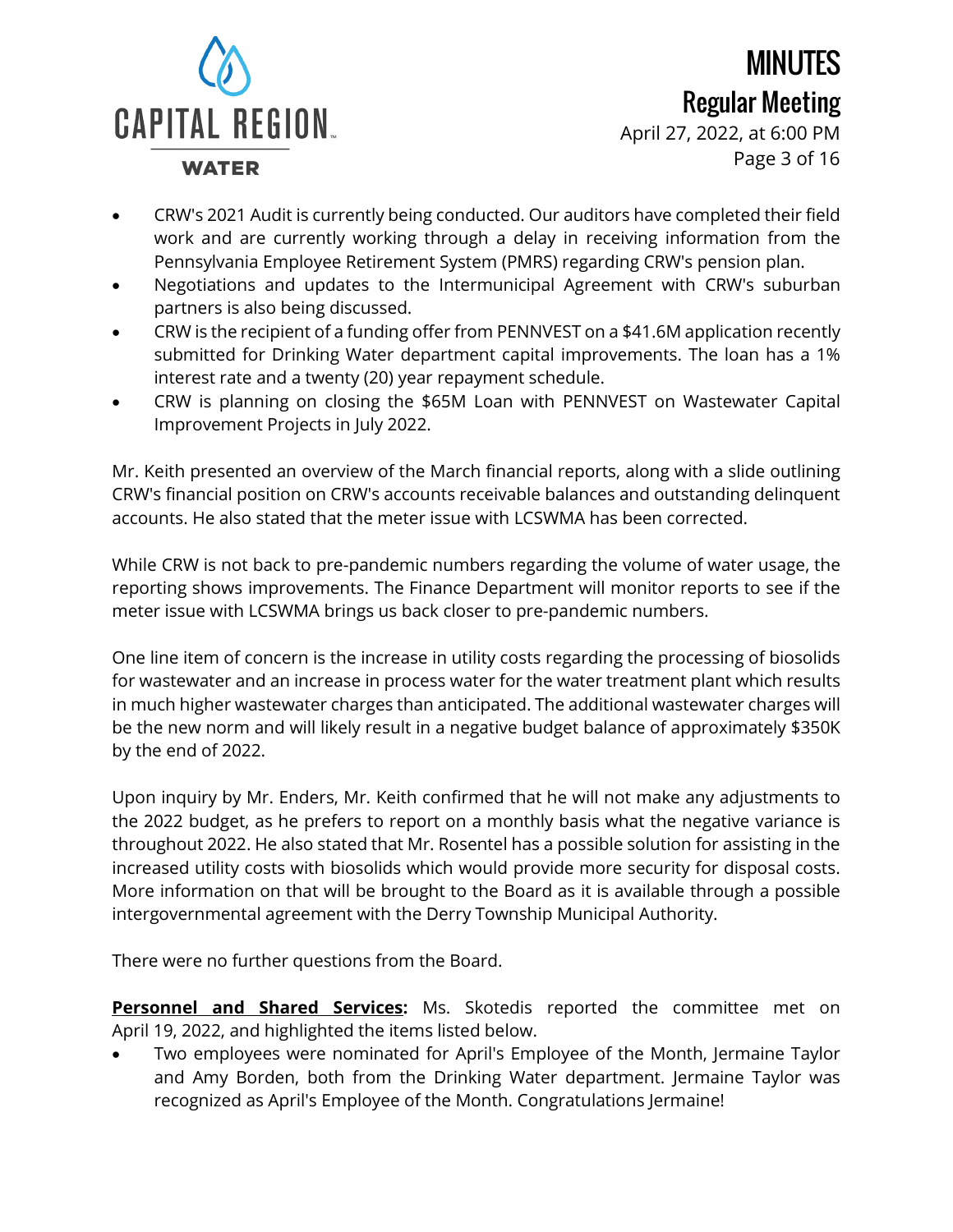**WATER** 

### MINUTES Regular Meeting

April 27, 2022, at 6:00 PM Page 4 of 16

- Tom Czyzykowski provided a presentation to the Committee and IT firewall improvements were discussed. CRW will be conducting a second round of penetration testing to confirm there are no cyber security issues.
- Customer service reports were provided stating there has been an uptick in customer service calls which is likely due to the water service terminations resuming after the winter moratorium.
- Reporting on credit card and MoneyGram activity was reviewed, along with statistics for customer walk-in and drive through payments.
- CRW's Customer Assistance Program (CAP) has paid out \$6,700 in grant funds to date in 2022 with thirty-six (36) applications.
- Low Income Household Water Assistance Program (LIHWAP): One Hundred Twenty-Three (123) pledges were made for a total of \$100,000.
- Emergency Rental Assistance Program (ERAP): Thirty-eight (38) customers have received over \$40,000.
- Ms. Skotedis stated the Board is happy to see our customers taking advantage of these opportunities to assist them. Kudos to Ms. Bethel-Miller for pushing this program and getting the word out.
- Recruiting efforts continue with open positions. Open positions are posted on CRW's website. CRW continues to look for electricians. If you are aware of anyone who is an electrician, please have them apply.
- Employee relations and wellness programs were discussed.
- The CRW Employee Picnic was held today at City Island where employees enjoyed a Senators' ball game and a luncheon. Thank you to everyone who coordinated this event for our employees.
- Ms. Katzenmoyer will be handling an issue regarding self-evaluations through PMAA that CRW will be participating in. More information on that will come in the future.
- One agenda item for renewal of Arcadis is on tonight's Agenda for preparation of the CEARS for Wastewater and Drinking Water.
- Mr. Presley wanted to personally thank Jermaine Taylor for being April's Employee of the Month. He recalls Mr. Taylor started his employment at CRW about the same time as he came onto CRW as a Board member. He wants to personally commend him for going above and beyond for CRW and its customers.

There were no questions from the Board.

**Operations and Engineering:** Mr. Presley reported the committee met on April 14, 2022, and highlighted the items listed below.

- All items on tonight's agenda were fully vetted during the meeting.
- Mr. Presley stated that CRW is looking to engage in an Intergovernmental Cooperation Agreement with the Derry Township Municipal Authority in an effort to offset some of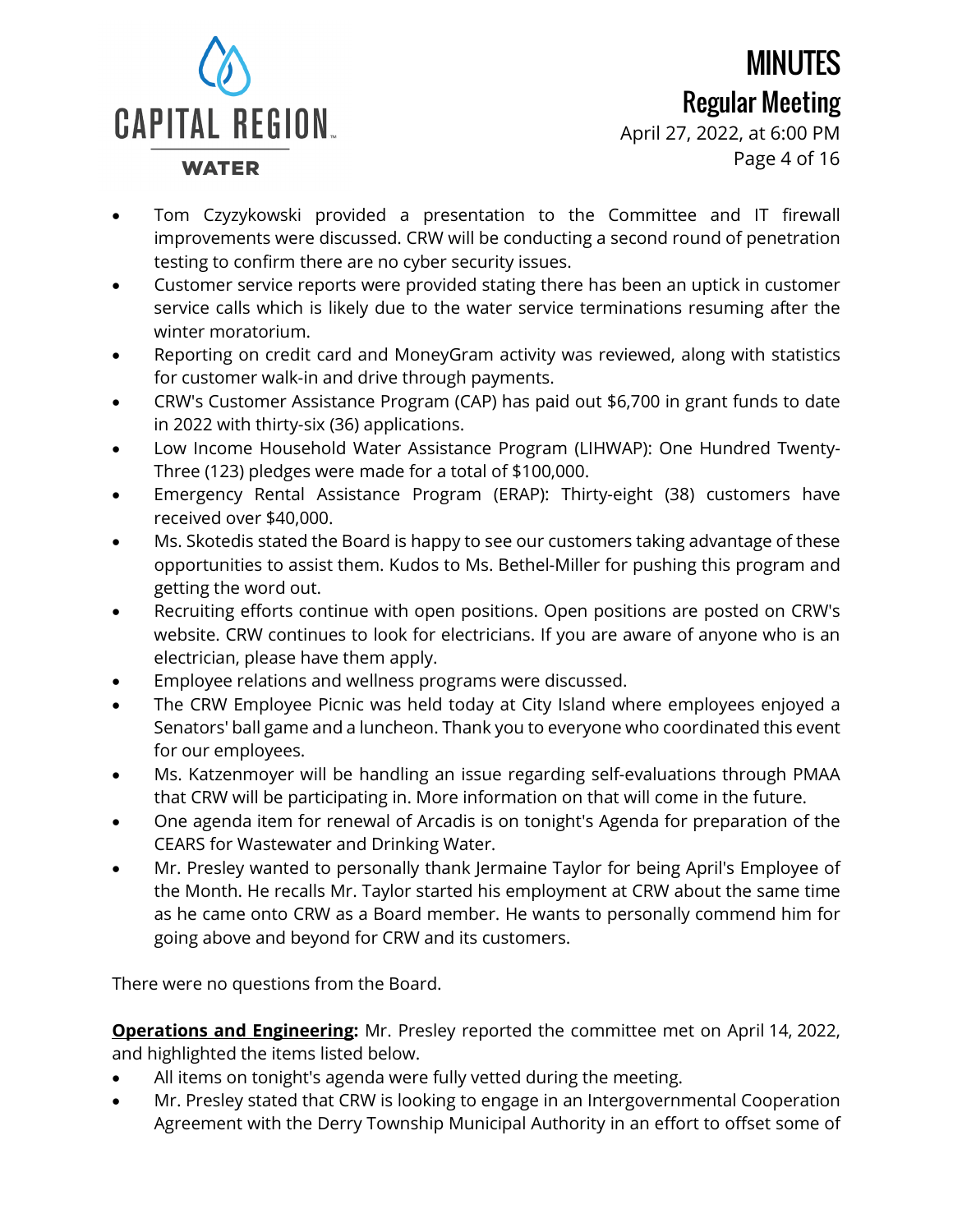**WATER** 

## MINUTES Regular Meeting

April 27, 2022, at 6:00 PM Page 5 of 16

the biosolid utility increases CRW is experiencing. This should be a long-term solution to assist both authorities with increased utility costs, while providing a sustainable solution to the biosolids issue.

- Sherri Barilla updated the committee on the asset management program.
- Tanya Dierolf updated the committee on forest management at the DeHart facility. There are some agenda items regarding this discussion on tonight's Agenda.
- Claire Maulhardt updated the Board on CRW's Joint Pollution Reduction Plan and how CRW, Lower Paxton Township, Susquehanna Township and PennDOT are in agreement to amend our existing Agreement with PennDOT in meeting the Paxton Creek TMDL. The First Amendment to the existing Contribution Agreement with PennDOT is also on tonight's Agenda outlining the amounts each municipality has agreed to contribute.
- Jeff Bowra updated the Board on change orders that are also on tonight's Agenda.
- A discussion was held regarding resolution of the issues with closing out the Front Street Pump Station Improvements project. On the agenda for consideration is a change order with Pagoda, Inc. and a Settlement Agreement, drafted after a successful mediation with all parties that will resolve the bypass pumping claim for this project.
- An additional truck for the Wastewater department was discussed for purchase, along with the procurement of additional equipment for capital improvement projects for the Drinking Water department.
- It was noted that CRW is working throughout the City of Harrisburg. It is pretty hard not to see our CReW working no matter where you are within the City. Take a moment and say hello to our CReW.

There were no questions from the Board.

**Legal and Risk Management:** Mr. Enders reported the committee met on April 7, 2022, and highlighted the items listed below.

- A report was provided on CRW's IT cyber security. CRW made a change regarding the penetration testing and is reviewing our cyber security response plan along with table-top testing. Mr. Enders stated that these issues are now mandated by insurance carriers.
- Mr. Rathfon reported on ongoing insurance claims. He also reported that CRW recently met with Murray Insurance and our insurance carriers.
- Current litigation issues were discussed with General Counsel, including an update on the collection of stormwater fees.
- The committee was also briefed on the status of the Front Street Pump Station Improvements project. A settlement agreement to close out this project is on the agenda for authorization.
- How CRW is addressing and monitoring water service terminations and postings. Again, Mr. Enders wants CRW customers to know that if they have issues with paying their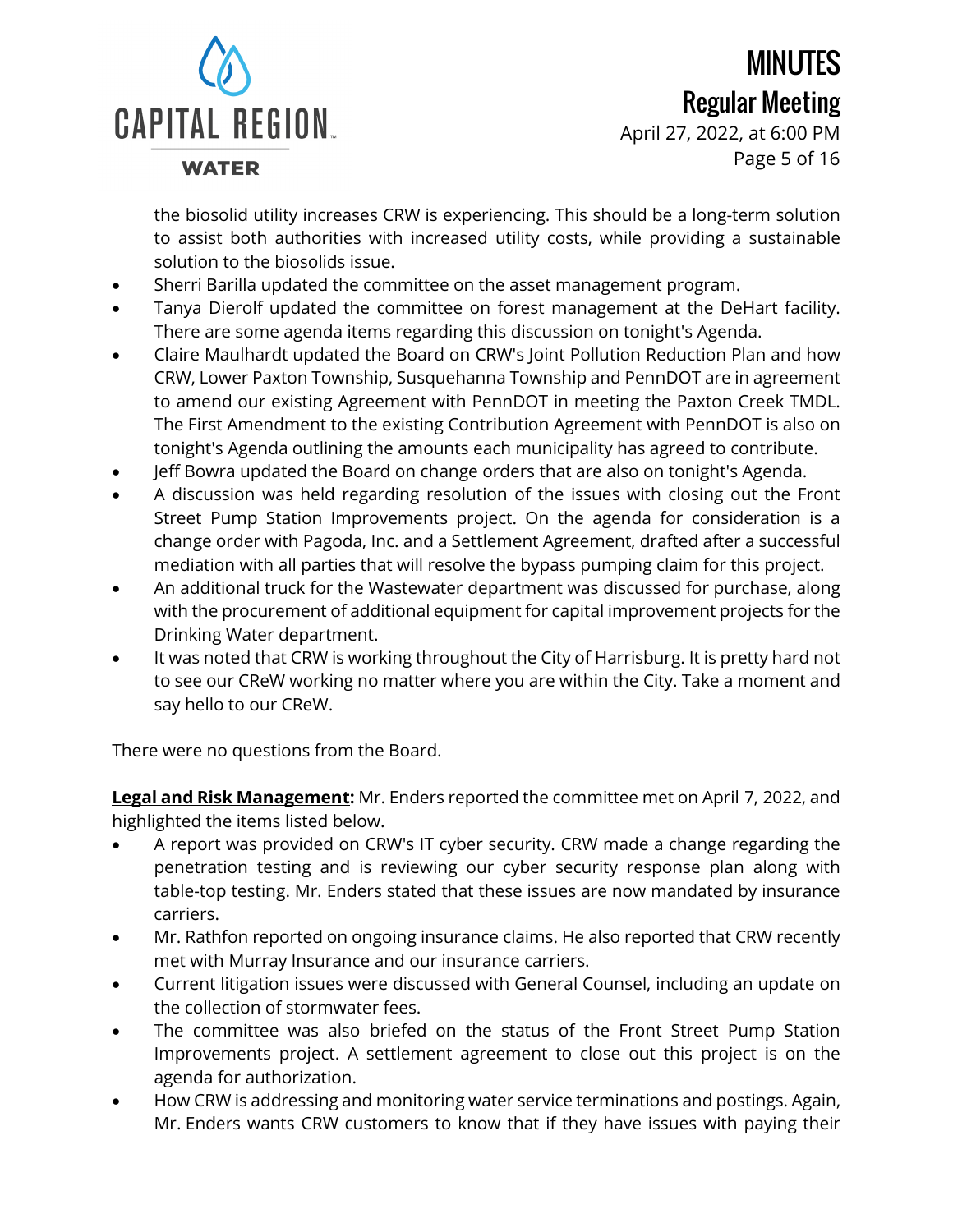**WATER** 

## MINUTES Regular Meeting

April 27, 2022, at 6:00 PM Page 6 of 16

bills, please reach out to our Customer Service Center at 1-800-510-0606 and any customer service representative will be able to assist you or guide you towards programs that can help you with paying your outstanding balances. Please don't ignore the notices regarding possible water service terminations. Customer Service is open Monday through Friday 8:00 AM through 4:30 PM on-line and in person, Monday through Friday 8:00 AM – 4:00 PM.

- Briefing from the CEO on continued negotiations with PADEP and USEPA on the Partial Consent Decree. Ms. Katzenmoyer is hopeful this issue will be wrapped up within the next few months.
- The committee was also briefed by General Counsel on other open litigation items.

There were no questions from the Board.

**Public Outreach and M/W/DBE:** Mr. Enders reported the committee met on April 14, 2022, and highlighted the items listed below.

- Thank you to Larry Binda and Maddie Gittens at The Burg who posted a story on April 21, 2022, on what CRW's \$41.6M PENNVEST loan is to be used for. The article is very informative and shows the community all of the information and steps that go into the process of applying and being approved for PENNVEST funding. See article at [The](https://theburgnews.com/news/capital-region-water-to-receive-significant-state-funding-for-infrastructure-improvements) [Burg.](https://theburgnews.com/news/capital-region-water-to-receive-significant-state-funding-for-infrastructure-improvements)
- As previously stated by Ms. Skotedis, CRW has received a funding offer for a \$41.6M loan from PENNVEST for future capital improvement projects for the Drinking Water department. This is wonderful news that CRW will be applying for these funds since the interest on these loans are at 1%, thereby providing substantial savings for our ratepayers. Kudos to Doug Keith and his team for their effort involved for obtaining these types of financings for CRW.
- There are two groundbreaking events coming up that the community is encouraged to attend: The Camp Curtin Big Green Block project is scheduled for Friday, April 29, 2022, at 11:00 AM; and the Bellevue Park project will be on Tuesday, May 10, 2022, at 5:00 PM. These stormwater projects are going to be very visible and are exciting projects for the community.
- Customer Service numbers are on-point. Kudos to Ms. Bethel-Miller and her team.
- CRW's litter cleanups are now in swing and scheduled. If you know of an area within the City is need of a litter cleanup, or you have a number of people interested in doing a litter cleanup in your community, reach out to Steve Early or Tanya Dierolf at Capital Region Water for assistance in getting your location on the roster for a litter cleanup.
- Jarvis Brown is developing a five-year report that shows the success of CRW's M/W/DBE Program. While Mr. Enders noted CRW is not where we want to be, Board members are happy to see that the word is out, and vendors are responding to CRW's participation level goals for contractors to be awarded contracts with CRW.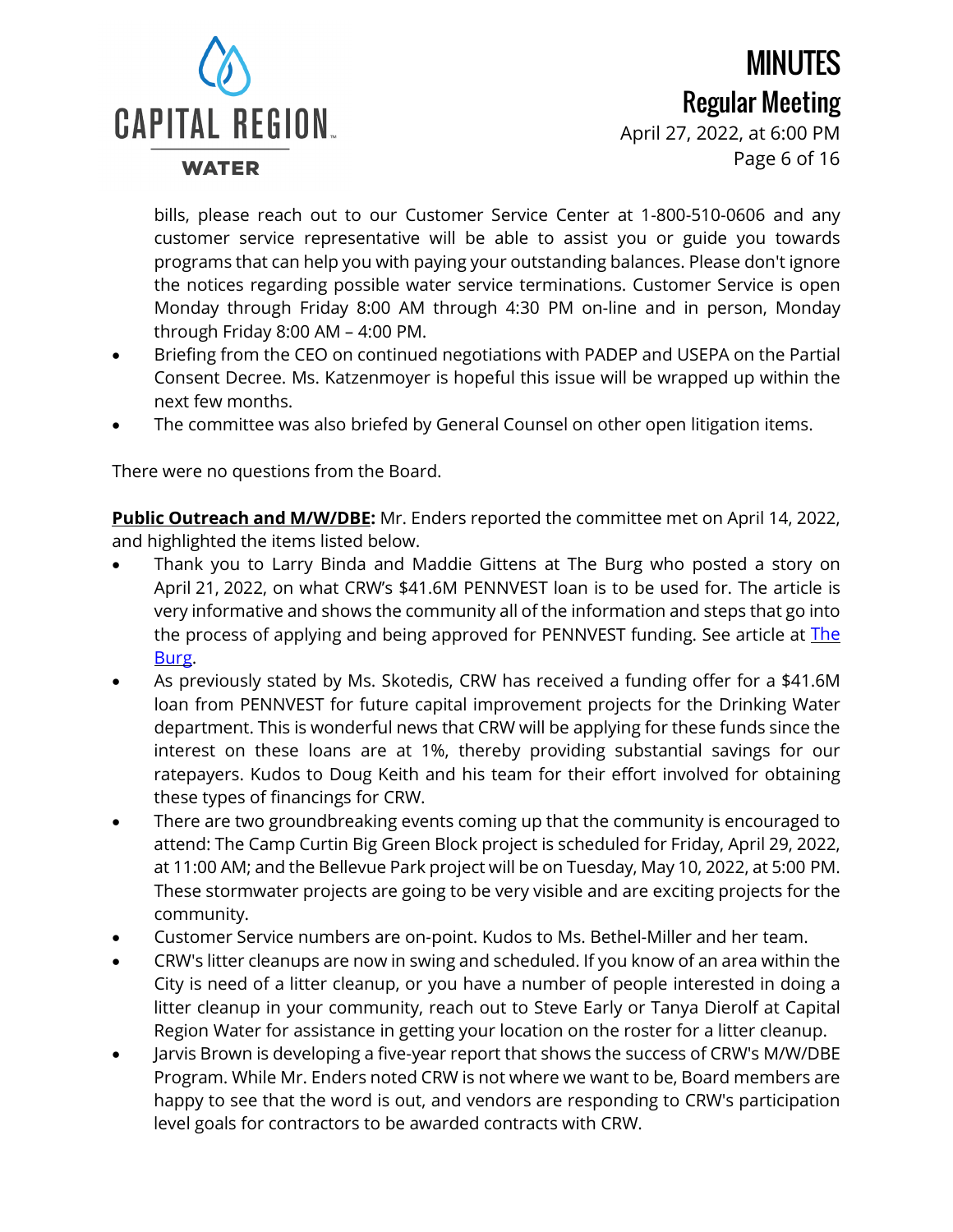

Regular Meeting April 27, 2022, at 6:00 PM Page 7 of 16

MINUTES

• April 24 through April 30, 2022 is Water Week. CRW will continue to push information on Water Week through the use of social media and our website.

There were no questions from the Board.

#### IV. Management Report

The monthly Management Report was provided to the Board in advance of the meeting and posted on CRW's website. Ms. Katzenmoyer highlighted the additional items listed below.

- The \$41.6M PENNVEST loan monies for the Drinking Water department are earmarked for the following projects.
	- **Phase 1:** \$2.7M 2022 replacement of water mains in the Allison Hill area.
	- **Phase 2:** \$2.7M Water main improvements for Cameron Street to replace a 20-inch cast iron water main between State and Berryhill Streets.
	- **Phase 3:** \$7.1M water meter network conversion to replace existing radio water meter reading system.
	- **Phase 4:** \$24M DeHart Dam Improvement Project for reshaping the existing dam spillway to provide greater flow over the crest, replacement of upper portion of the dam spillway chute and walls, anchoring of the new spillway into bedrock, construction of a parapet on the embankment for collection of monitoring and seepage increase of all drawdown capacities, and replacement of an existing access bridge.
- Provided an update on fiscal year 2023 appropriations. After a call with Senator Casey on April 22, 2022, CRW staff opted to submit one application for the North Front Street GSI Planning Area requesting \$2M. More information will be forthcoming in the future.
- There are several projects outlined in the Management Report that are currently out to bid.
- Ms. Katzenmoyer requested Amy Borden, CRW's Water Quality Administrator, to speak on the 20-Year Director's Award that CRW has received from the Partnership for Safe Drinking Water.
- Ms. Borden advised CRW received the 20-Year Director's Award on April 26, 2022. The Partnership is a voluntary effort between six drinking water organizations, AWWA, AMWA, ASDWA, AWD, USEPA and WRF. There are more than 250 water treatment utilities that are members of this partnership. The goal of the partnership is to provide a new measure of public health protection to millions by implementing prevention programs where legislation or regulation does not exist. These preventative measures are based on optimizing treatment plant performance and distribution system operations. This results in the production and delivery of superior quality water to consumers. Not only does this demonstrate CRW's commitment to water quality and public health for our customers, but it also enhances employee tenacity for producing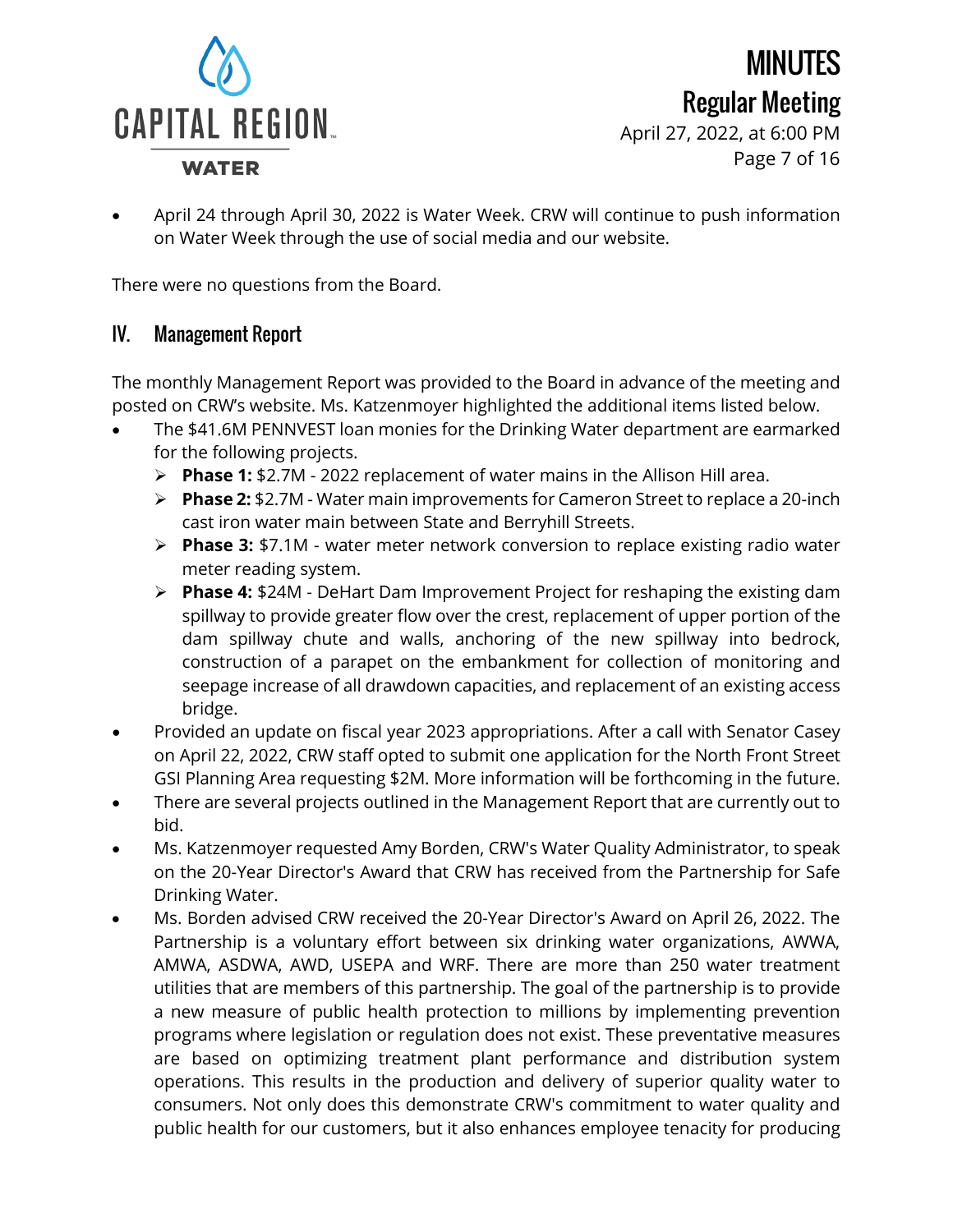**WATER** 

## MINUTES Regular Meeting

April 27, 2022, at 6:00 PM Page 8 of 16

high water quality, as well as improved teamwork at all levels. This award recognizes CRW from local PADEP and the Health Department for documented achievements. To maintain our good standing with the partnership, CRW is required to submit turbidity data for our raw settled individual filters and finished water, along with a cover letter and a case narrative with any improvements that have been made to the plant during that year. This data is compiled and reported to the Partnership's website where they perform calculations to determine whether CRW has met the criteria to remain in good standing. Historically CRW used an Operator 10 program but going forward we will utilize the Hach WIMS program which is customizable. This system has been programmed to upload data directly to the Partnership.

- The Board congratulated Ms. Borden on getting CRW back into this voluntary program and for CRW being recognized for this 20-year Partnership Award.
- Ms. Katzenmoyer noted that Amy Borden was also nominated for April Employee of the Month. Great job Amy.

There were no additional questions from the Board.

#### V. Minutes of Previous Meeting

A motion was made by Mr. Enders, seconded by Mr. Presley, that the Minutes of the March 23, 2022, Regular Meeting be entered into the record as presented.

The Board approved the Minutes with Ms. Skotedis abstaining since she wasn't present for the meeting.

- VI. Modifications or Deletions to the Agenda None.
- VII. Public Comment Agenda (3 Minutes) None.
- VIII. Old/New Business

#### Administrative

A motion was made by Ms. Skotedis, seconded by Mr. Enders, that the following item be approved, Administrative Item A.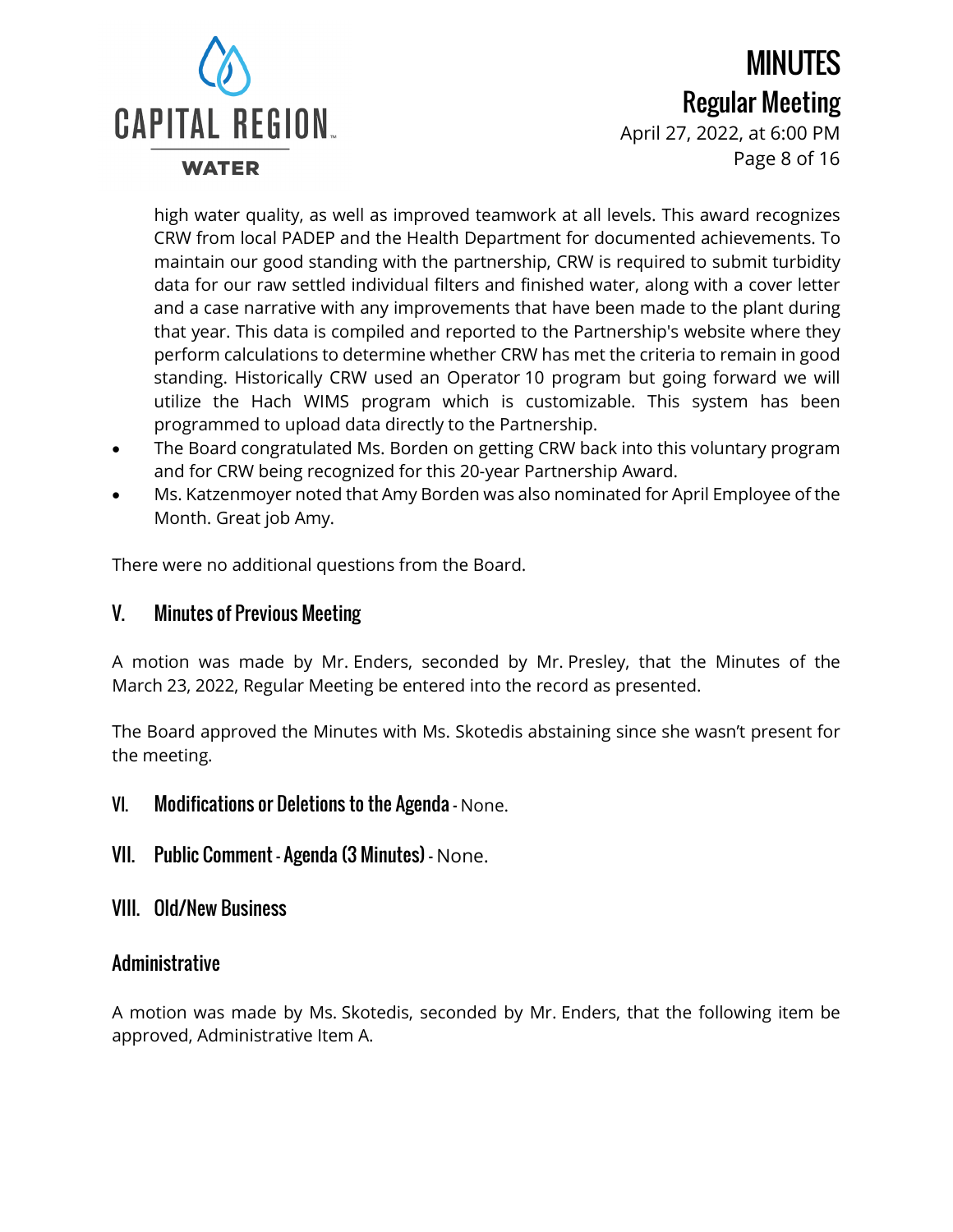

**WATER** 

MINUTES Regular Meeting

April 27, 2022, at 6:00 PM Page 9 of 16

#### **A. Engagement of Arcadis, U.S., Inc. for FY2022 Water and Wastewater Consulting Engineer's Annual Reports (CEARS)**

**Motion:** The Board authorizes the Chief Financial Officer to execute the engagement letter with Arcadis, U.S., Inc. in the amount of \$40,000 to prepare the FY2022 CEARS for both the Water and Wastewater Systems, as outlined in Arcadis, U.S., Inc.'s Proposal, dated April 14, 2022. M/W/DBE Commitment: \$0.00 / 0.00%. Funding Source: Water #60504541-54106 – Wtr Rate Study and CEAR Fees and Wastewater #80504541-54106 – Ww Rate Study and CEAR Fees.

The Board unanimously approved Administrative Item A.

#### Drinking Water

A motion was made by Mr. Kurowski, seconded by Mr. Presley, that the following item be adopted, Drinking Water Item A.

**A. Resolution No. 2022-006 – MOA with TNC – FSC Group Certification Program Motion:** The Board adopts Resolution No. 2022-006 which authorizes the Chief Executive Officer to execute the Memorandum of Agreement with The Nature Conservancy for continuation in the FSC Group Certification Program which shall be attached as Exhibit "A". Funding Source: N/A.

The Board unanimously adopted Drinking Water Item A.

A motion was made by Mr. Kurowski, seconded by Mr. Presley, that the following item be approved, Drinking Water Item B:

#### **B. Forest Stewardship & Management Services Agreement with Appalachian Forest Consultants, LLC**

**Motion:** The Board authorizes the Chairperson to execute a revised Forest Stewardship and Management Services Agreement with Appalachian Forest Consultants, LLC, as outlined in the Agreement, dated April 27, 2022. M/W/DBE Commitment: \$0.00 / 0.00%. Funding Source: Water #60504541-54105 – Wtr Forest Management Services.

The Board unanimously approved Drinking Water Item B.

A motion was made by Mr. Kurowski, seconded by Mr. Enders, that the following item be approved, Drinking Water Item C: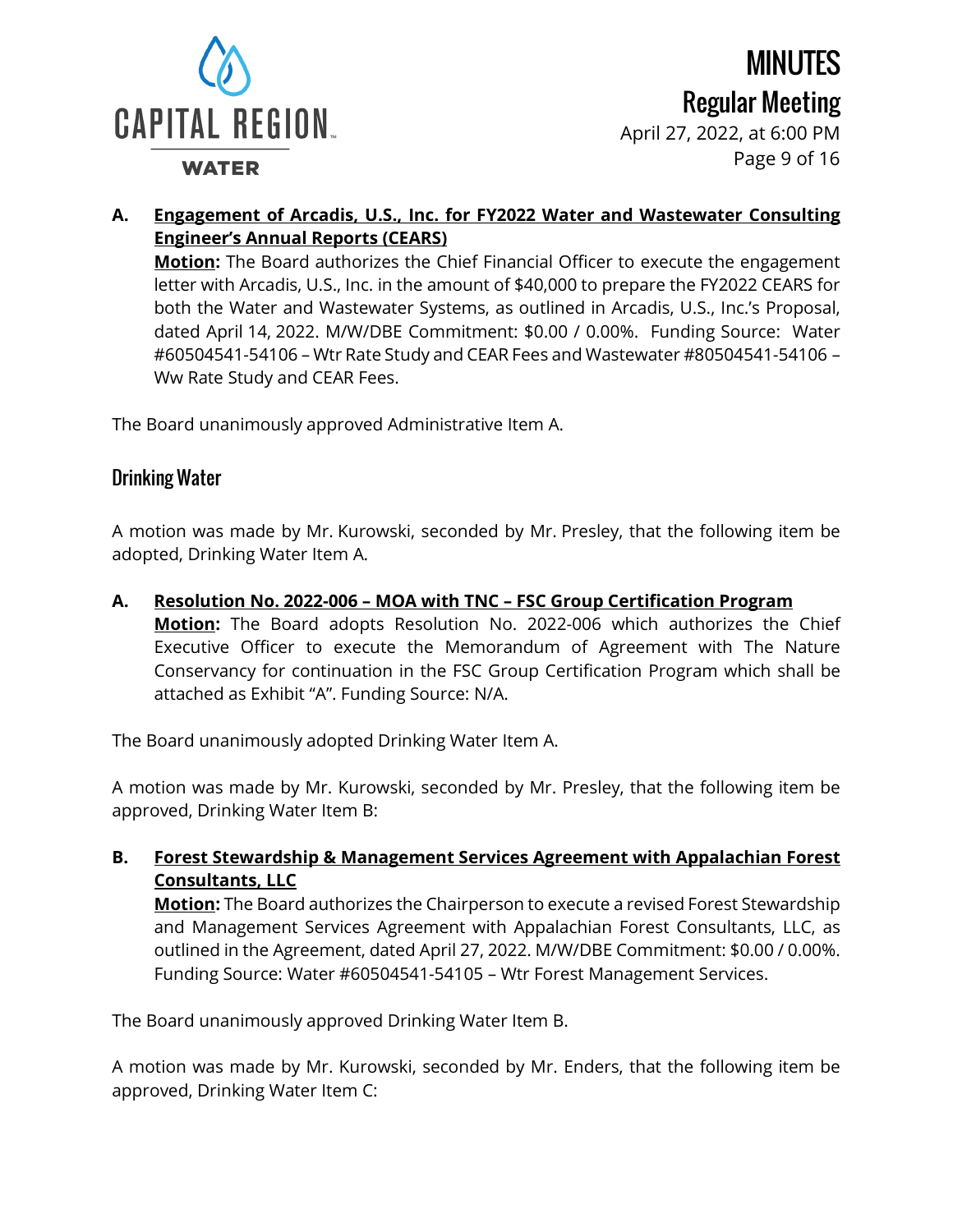

**WATER** 

April 27, 2022, at 6:00 PM Page 10 of 16

#### **C. Task Order 2022-04-02: Engineering Services AM Roadmap Quick Win Activities with Brown and Caldwell**

**Motion:** The Board authorizes the Director of Engineering to execute Task Order 2022-04-02 with Brown and Caldwell, as outlined in Brown and Caldwell's Proposal, dated February 25, 2022, in an amount not to exceed \$8,900. M/W/DBE Commitment: \$3,610 / 40.0% MBE. Funding Source: 50/50 Split, Water #60504541- 54104 – Wtr Engineering Services, and Wastewater #80504541-54104 – Ww Engineering Services.

The Board unanimously approved Drinking Water Item C.

A motion was made by Mr. Kurowski, seconded by Ms. Skotedis, that the following item be approved, Drinking Water Item D:

**D. Task Order 2022-13-01: Engineering Services for the Lime Silo Tank Project with Gannett Fleming**

**Motion:** The Board authorizes the Director of Engineering to execute Task Order 2022-13-01 with Gannett Fleming, as outlined in Gannett Fleming's Task Order, dated April 11, 2022, in an amount not to exceed \$14,000 for design and construction services. M/W/DBE Commitment: \$0.00 / 0.00%. Funding Source: Water #60800803-80300- 00338 – Lime Slurry Tank Feed System.

The Board unanimously approved Drinking Water Item D.

A motion was made by Mr. Kurowski, seconded by Mr. Presley, that the following item be approved, Drinking Water Item E:

**E. Procurement of Installation Services for Lime Slurry Tank Feed System from Coastal Technical Sales through COSTARS Motion:** The Board authorizes the Director of Operations to procure the installation of

Lime Slurry Tank Feed System from Coastal Technical Sales in the amount of \$118,803.45. Funding Source: Water #60800803-80300-00338 – Lime Slurry Tank Feed System.

The Board unanimously approved Drinking Water Item E.

A motion was made by Mr. Kurowski, seconded by Ms. Skotedis, that the following item be approved, Drinking Water Item F: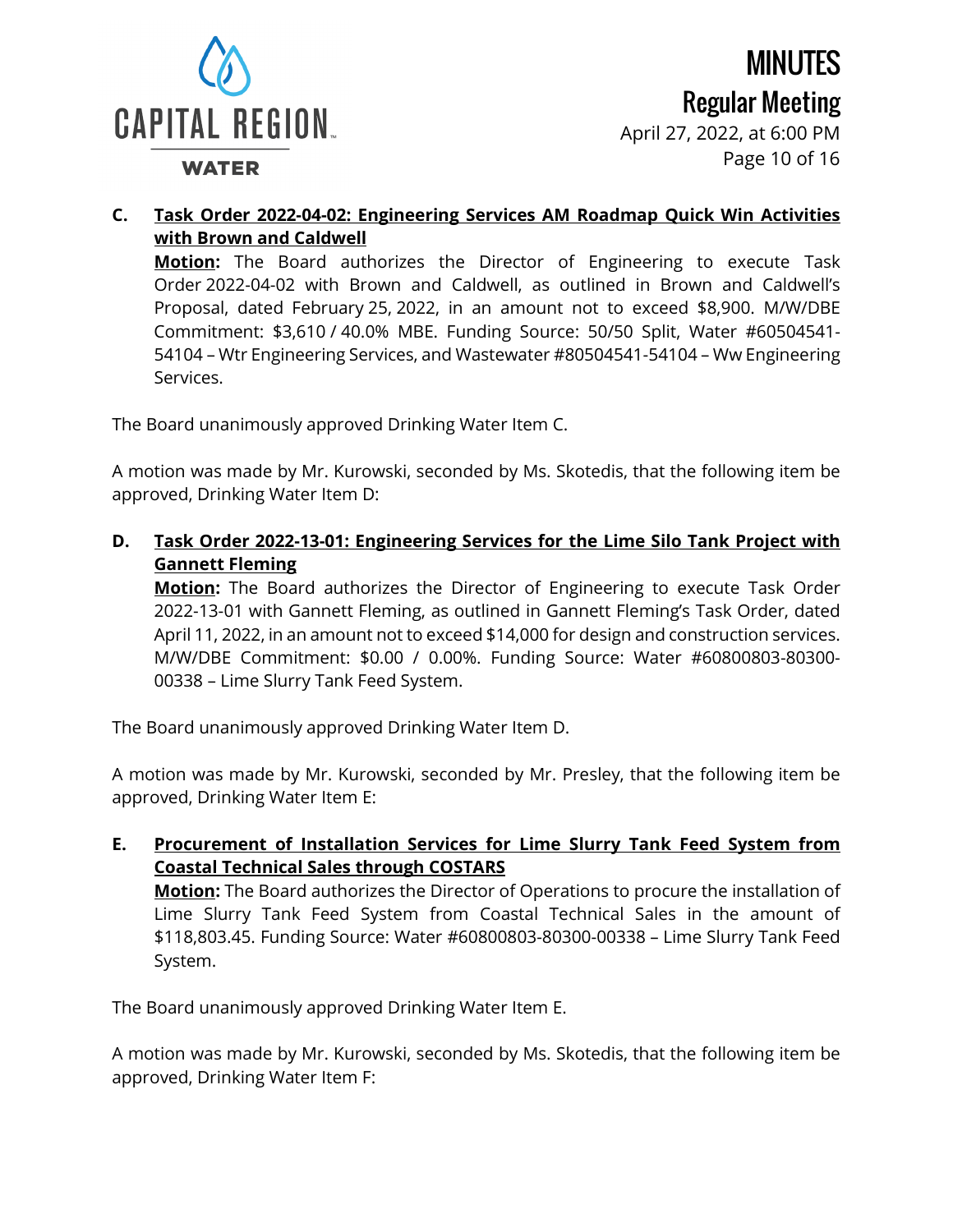

#### **WATER**

April 27, 2022, at 6:00 PM Page 11 of 16

#### **F. Procurement of Arc Flash Short Circuit Risk Analysis from Leer Electric through COSTARS**

**Motion:** The Board authorizes the Director of Operations to procure the Arc Flash Services from Leer Electric in the amount of \$34,721. Funding Source: Water #60241520-52000 – Water Maintenance Building Maintenance.

The Board unanimously approved Drinking Water Item F.

A motion was made by Mr. Kurowski, seconded by Mr. Presley, that the following item be approved, Drinking Water Item G:

#### **G. Procurement of Rosemount Mag Flow Meters from Control System 21 through COSTARS**

**Motion:** The Board authorizes the Director of Operations to procure the Rosemount Mag Flow Meters from Control Systems 21 in the amount of \$29,643.29. Funding Source: Water 60800803-80300-00337 – Backwash Magnetic Flow Meter.

The Board approved Drinking Water Item G with Mr. Enders abstaining from the vote due to a potential conflict of interest (see Exhibit A).

A motion was made by Mr. Kurowski, seconded by Mr. Enders, that the following item be approved, Drinking Water Item H:

#### **H. Procurement of Installation Services for HVAC Units from Enginuity LLC through COSTARS**

**Motion:** The Board authorizes the Director of Operations to procure the installation of HVAC Units from Enginuity, LLC in the amount of \$55,837. Funding Source: Water #60800803-80300-00332 – Admin Building-Roof Top HVAC Unit.

The Board unanimously approved Drinking Water Item H.

#### **Wastewater**

A motion was made by Ms. Skotedis, seconded by Mr. Enders, that the following item be approved, Wastewater Item A.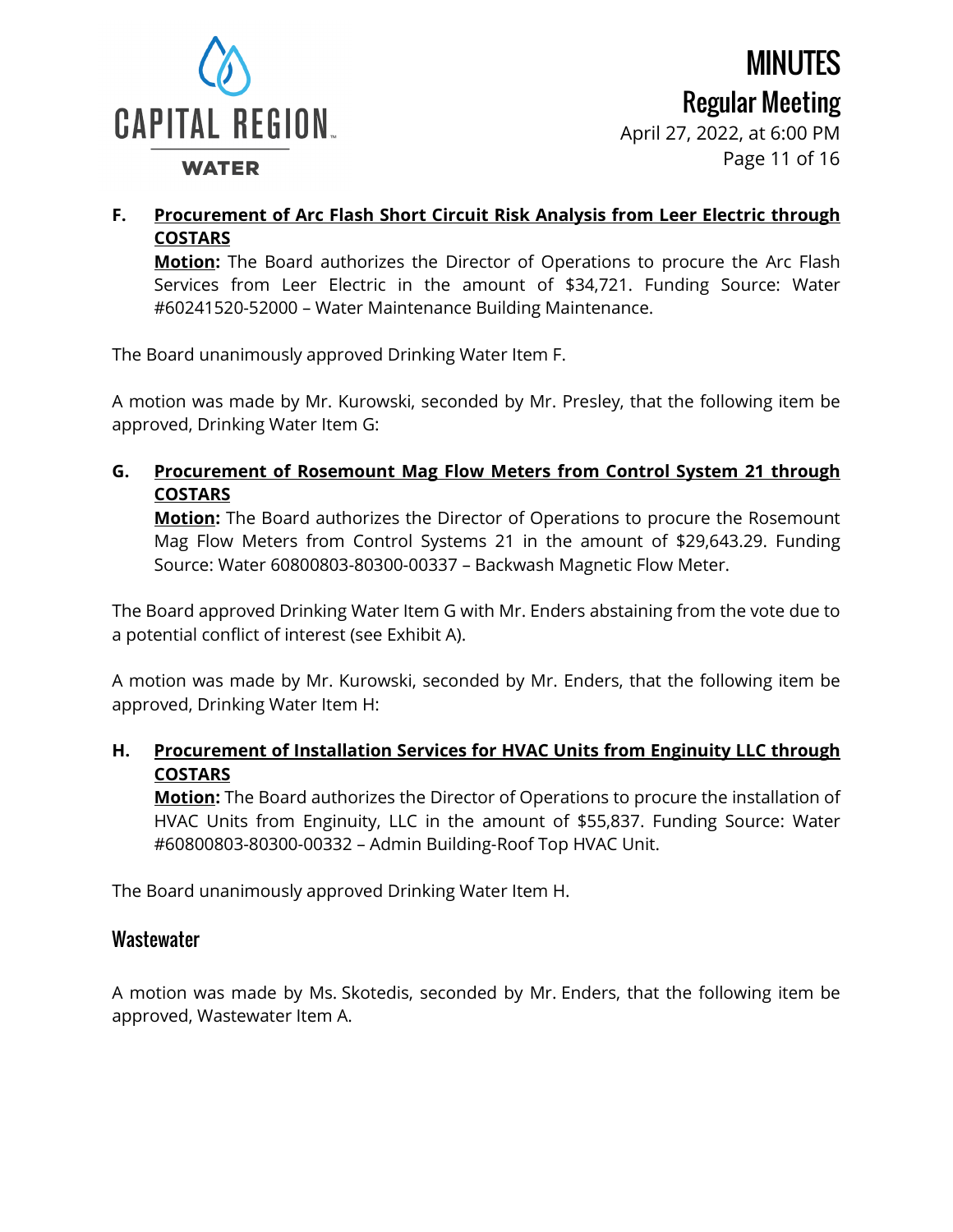

Regular Meeting April 27, 2022, at 6:00 PM Page 12 of 16

MINUTES

#### **WATER**

**A. Authorization to Open Bank Account at First National Bank for PENNVEST Loan 75376**

**Motion:** The Board authorizes the respective officers' execution of the Bank Resolution and Signature Card to open a bank account with First National Bank, titled CRW Sewer 2022A PENNVEST, effective, April 27, 2022.

The Board unanimously approved Wastewater Item A.

A motion was made by Mr. Enders, seconded by Ms. Skotedis, that the following item be approved, Wastewater Item B.

**B. Mediation Agreement for Front Street Pumping Station Improvements Project Motion:** The Board authorizes the Chief Executive Officer to execute and accept a Mediation Agreement on the matter with the Front Street Pump Station Improvements bypass claims settlement, including Eastern Environmental Contractors, Garden Spot Mechanical, and Pagoda, Inc. as to electrical, as presented to the Board and in an Issue Brief, and is under the advice of counsel that participated in the mediation on behalf of Capital Region Water.

Mr. Enders noted that the approval of this Mediation Agreement closes an ongoing claim related to bypass pumping. There are also some items remaining to be completed as part of this project including an open delay claim. CRW participated in a mediation in an effort to bring this matter to conclusion on behalf of our ratepayers in a timely manner, and as expediently as possible, but also on a contractual basis as quickly as possible.

Upon questioning by the Chairperson as to whether an amount needs to be part of the motion, it was noted by Mr. Enders that the version of the Mediation Agreement that needs to be executed by the Chief Executive Officer will outline the terms, and as part of the mediation, those terms are still being drafted and will be presented to General Counsel for review and approval before the CEO is authorized to execute the Mediation Agreement.

The Board unanimously approved Wastewater Item B.

A motion was made by Mr. Enders, seconded by Mr. Presley, that the following item be approved, Wastewater Item C.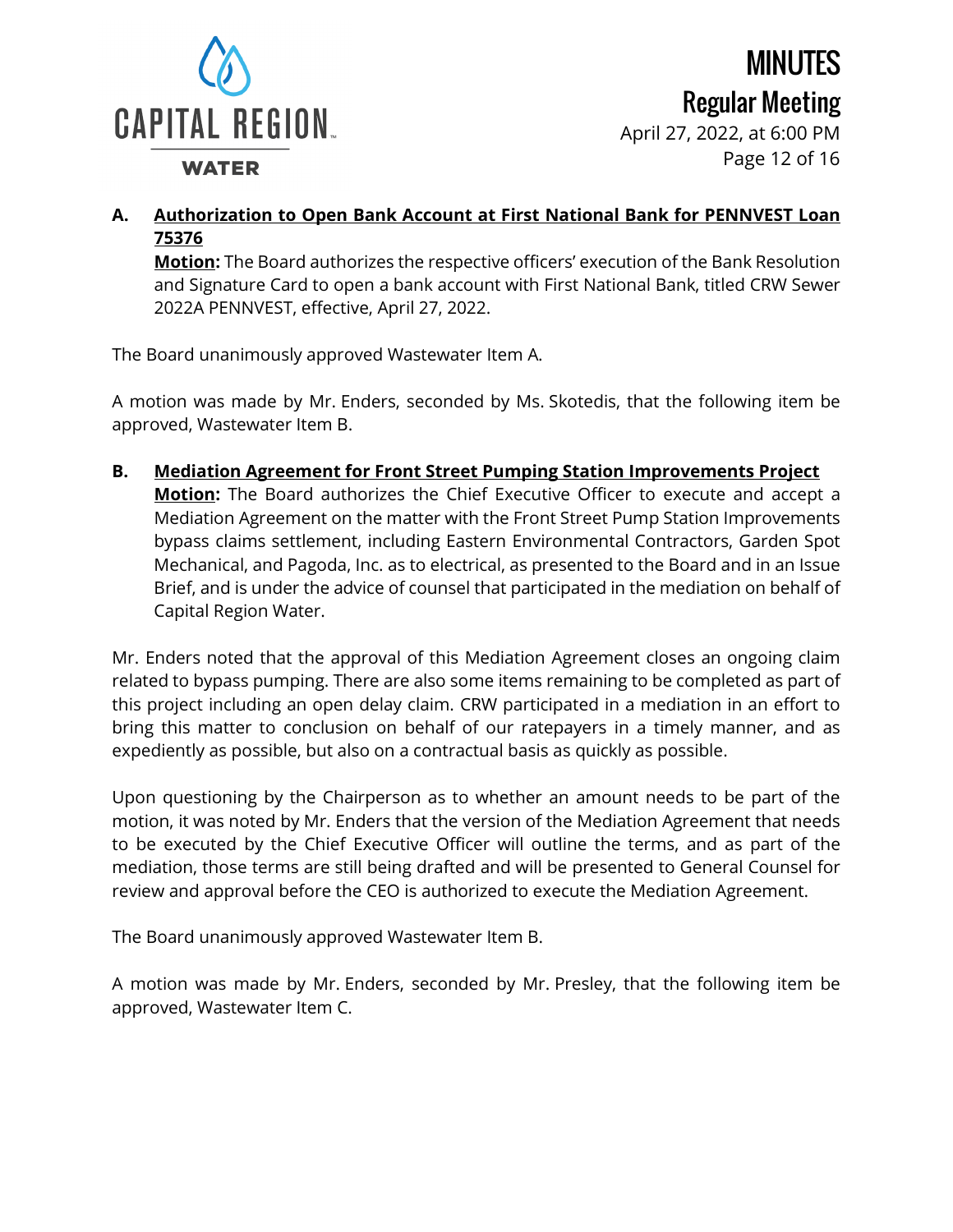

**WATER** 

MINUTES Regular Meeting

April 27, 2022, at 6:00 PM Page 13 of 16

#### **C. Change Order No. 1 for Front Street Pumping Station Improvements Project with Pagoda, Inc.**

**Motion:** The Board authorizes the Director of Engineering to execute Change Order No. 1 with Pagoda, Inc. in the amount of \$68,522.25 with no change to the contract time. M/W/DBE Commitment: \$0.00 / 0.00%. Funding Source: Wastewater #80800801- 80100-00020 – Primary Digester Rehabilitation.

Mr. Enders added that the approval of this change order also comes as an outcome of the Mediation Agreement that was just authorized for execution regarding the contract for the Front Street Pumping Station Improvements Project.

The Board unanimously approved Wastewater Item C.

A motion was made by Mr. Kurowski, seconded by Mr. Enders, that the following item be approved, Wastewater Item D.

**D. Change Order No. 3 for 2021 Sewer System Improvements Project with R-III Construction, Inc.**

**Motion:** The Board authorizes the Director of Engineering to execute Change Order No. 3 with R III Construction Inc., in the amount of \$19,107.17 with no change to the contract time. M/W/DBE Commitment: \$0.00 / 0.00%. Funding Source: Wastewater #80800801-80100-00127 – Sewer Rehabilitation PENNVEST \$21M.

The Board unanimously approved Wastewater Item D.

A motion was made by Mr. Enders, seconded by Mr. Kurowski, that the following item be approved, Wastewater Item E.

#### **E. Termination of Contract - 2021 Sewer System Improvements Project with R-III Construction, Inc.**

**Motion:** The Board authorizes the Director of Engineering to notify R-III Construction, Inc. that in accordance with Section 15.03 of the 2021 Sewer System Improvements Project, Capital Region Water is notifying R-III Construction, Inc. that it is terminating the contract for convenience, effective May 25, 2022.

For the record, Mr. Enders stated that the Board was previously briefed at length and some contractual action was already taken this week on April 25, 2022. This action is taken regarding CRW's ongoing and repeated attempts to ensure R-III Construction, Inc. complies with contract specifications and to rectify defective work.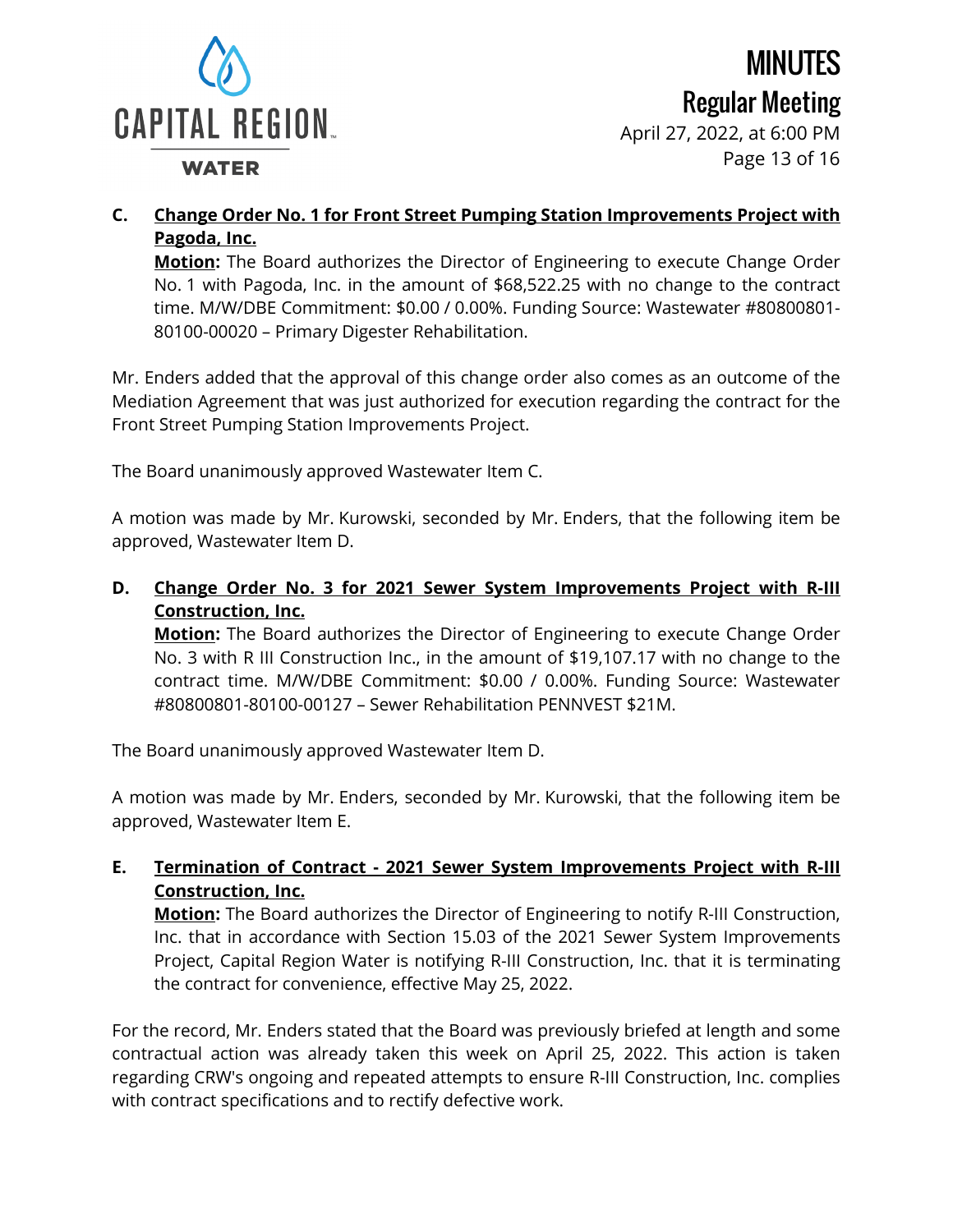

MINUTES Regular Meeting April 27, 2022, at 6:00 PM Page 14 of 16

#### The Board unanimously approved Wastewater Item E.

A motion was made by Mr. Kurowski, seconded by Ms. Skotedis, that the following item be approved, Wastewater Item F.

**F. Purchase of (G-80) 2022/2023 Ford F-350 Super Duty XL 4X4 Regular Cab 8' Box Truck from Fred Beans Ford of Mechanicsburg and Utility Body Upfit from U.S. Municipal for Wastewater Department**

**Motion:** The Board authorizes the Director of Operations to procure one 2022/2023 Ford F-350 Super Duty XL 4X4 Regular Cab 8' Box Truck (G-80) from Fred Beans of Mechanicsburg in the amount of \$9,665 and one Utility Body Upfit from U.S. Municipal in the amount of \$27,025, for a total amount of \$36,690 for the Wastewater department. Funding Source: Wastewater #80800804-80400-00428 – 1/2 Ton Pickup Truck G-03.

The Board unanimously approved Wastewater Item F.

#### **Stormwater**

A motion was made by Mr. Kurowski, seconded by Mr. Enders, that the following item be adopted, Stormwater Item A.

#### **A. Resolution No. 2022-007 - First Amendment to the Contribution Agreement with PennDOT**

**Motion:** The Board adopts Resolution No. 2022-007 which authorizes the Chairperson and Secretary to execute the First Amendment to the Contribution Agreement between PennDOT and CRW (on behalf of the Municipalities – Capital Region Water, Lower Paxton Township, and Susquehanna Township) for the implementation of Task Order 2022-01 under the Intergovernmental Cooperation Agreement for an additional contribution of One Million, Five Hundred Thousand (\$1,500,000) Dollars toward the project. The cost for implementation associated with these BMP projects shall be shared pursuant to the allocation provided in Task Order 2022-01. Task Order 2022-01 will be executed as a sub-agreement under the Intergovernmental Cooperation Agreement (CRW - \$240,000; Lower Paxton Township - \$855,000; and Susquehanna Township - \$405,000). Funding Source: N/A – Authorization of Funds is pursuant Task Order 2022-01.

The Board unanimously adopted Stormwater Item A.

#### IX. Public Comment – Non-Agenda Items (3 Minutes) - None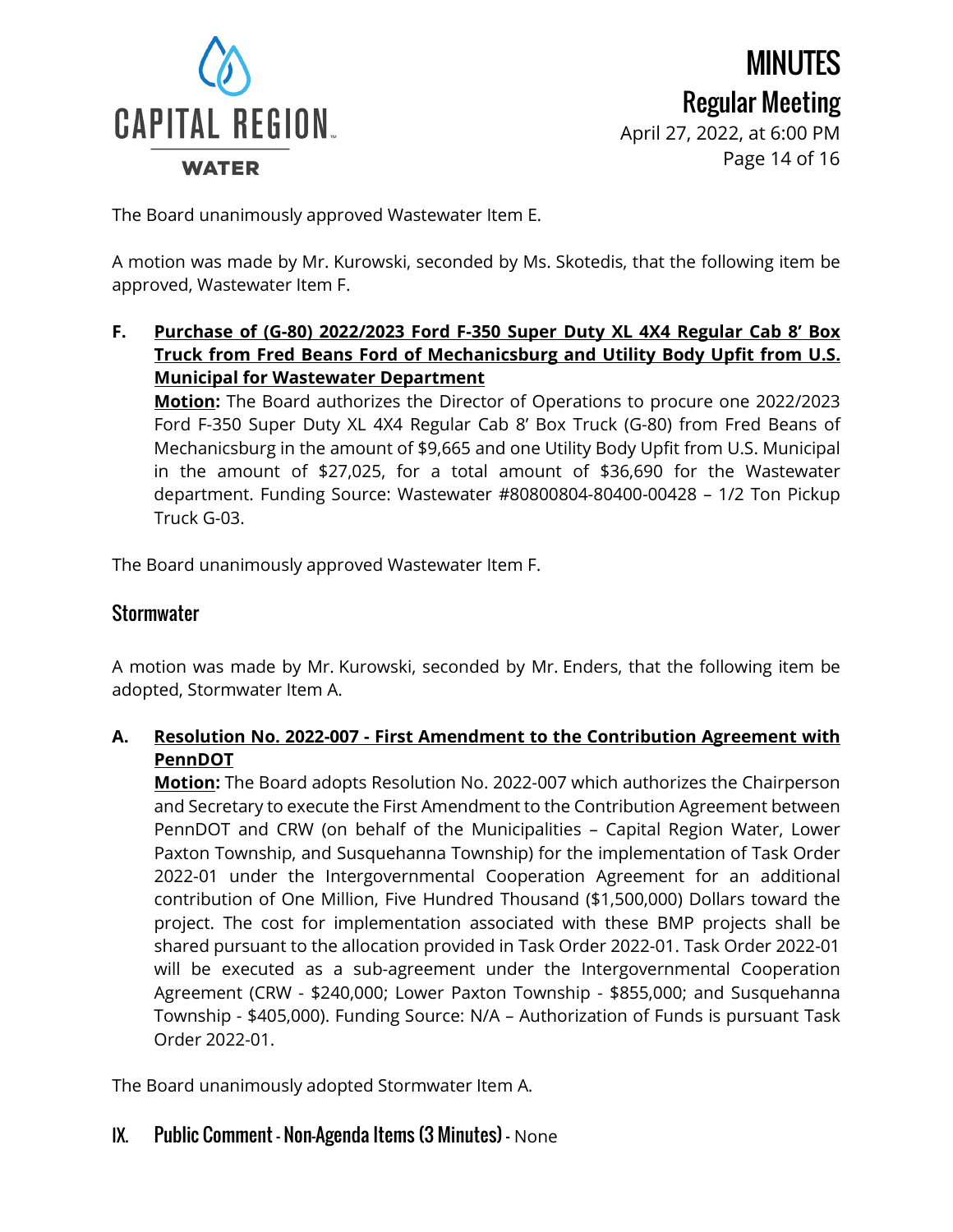

April 27, 2022, at 6:00 PM Page 15 of 16

#### X. Board Member Comments

Ms. Skotedis provided the comments listed below:

• Happy Administrative Professionals Day to all of our administrative staff who assist us throughout the year. We appreciate you.

Mr. Presley provided the comments listed below.

- Thank you to Janice, Tammie, Karen, Bob, Colleen, Angie and Brenda for all that you do. We appreciate your work.
- Congratulations again to Jermaine Taylor for being the April Employee of the Month.
- Thank you to Sirena Anderson in Customer Service who seamlessly handled his issues today at Customer Service while he visited with his wife.

Mr. Enders provided the comments listed below.

- He stated he is happy to be part of an organization that is focused on keeping our employees equipped with up-to-date, safe equipment and vehicles and this is a great representation of our brand when we are out in the community to let them know who and where we are. He is glad to see we are purchasing new vehicles to restore our fleet. CRW has added 14 vehicles to our fleet in the last year.
- Thank you to our staff for the upkeep of CRW's vehicles and equipping them appropriately for the crews.
- Thank you to Ms. Dierolf and Ms. Laufer for all the social media coverage for the litter cleanups and for everyone involved in participating in them. CRW appreciates your effort to assist our community.

Mr. Kurowski provided the comments listed below.

- Kudos to CRW for obtaining another \$41.6M in PENNVEST financing. Our ratepayers should take notice to how this low interest financing allows CRW to do all of the work we are doing.
- Thank you to PENNVEST for having the confidence in CRW to approve an additional loan to us. Your confidence is well placed.
- Shout out to Andy Enders for the additional comments on CRW's outreach efforts on our M/W/DBE Program and he is excited to see the 5-year M/W/DBE report that Jarvis is developing to see how well we have done over the past five years.
- Excited that CRW has entertained an Intergovernmental Cooperation Agreement with Derry Township Municipal Authority (DTMA) to offset additional expenses that we are experiencing regarding management of our biosolids. This effort allows us to think outside the box for a collective and sustainable long-term solution for an expensive portion of CRW's budget.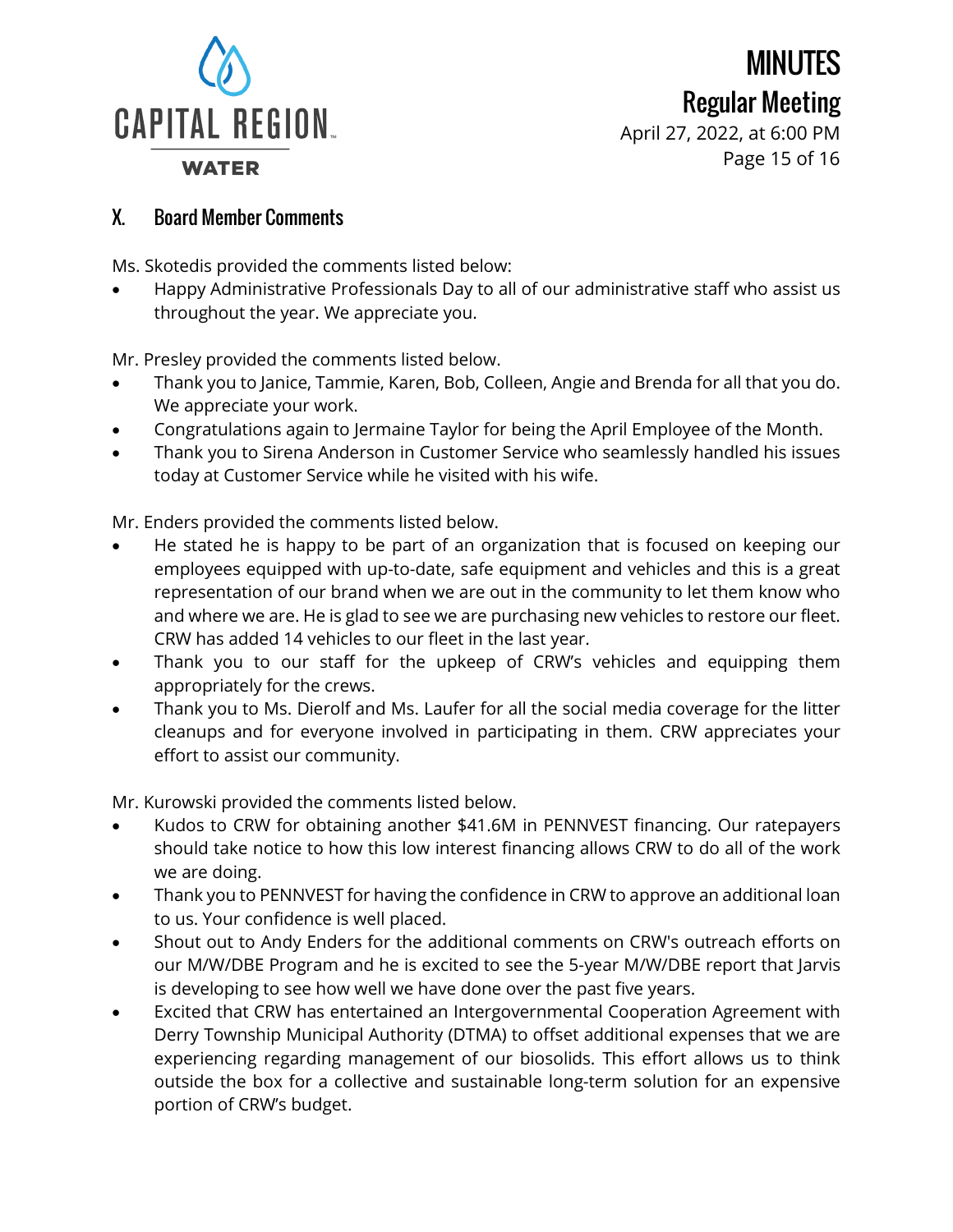

April 27, 2022, at 6:00 PM Page 16 of 16

• It was also noted that PENNVEST would not continue to issue loans to CRW if our projects were not viable projects. CRW continues to have capital improvement projects that can be done with this money, and Mr. Enders also noted that the diversity of the projects being done with PENNVEST funding is amazing.

#### XI. Adjournment

A motion was made by Mr. Enders, seconded by Ms. Skotedis, for the Board to adjourn the meeting at 7:41 PM. The motion was unanimously approved.

CAPITAL REGION WATER

 $\sim$  aney server Garvey Presley, fr.

Secretary